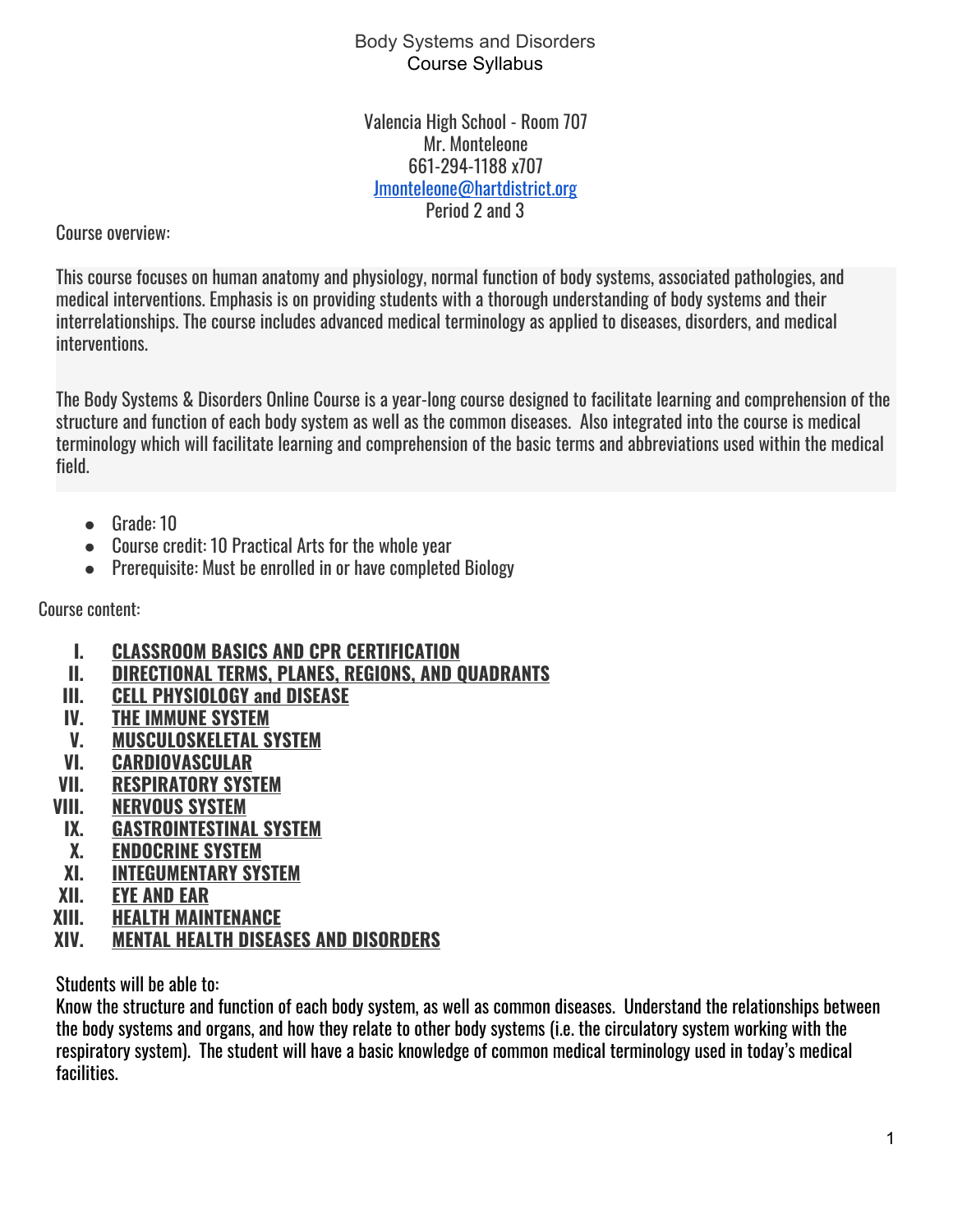## **Textbook** -

- 1. Intro to Med Terms Stanhope & Turnbull
- 2. The Human Disease Neighbors & Tannehill-Jones
- 3. Manual of Structural Kinesiology 19th ed. Floyd
- 4. Miscellaneous handouts from instructor

# **COURSE REQUIREMENTS**:

## **Materials Needed for Class Daily:**

Pen/Pencil, Notebook Paper (no spiral notebook paper), and 3 ring binder.

All exams will be multiple-choice, true/false, fill in the blank, and short answer.

-Weekly quizzes

-An in-depth writing assignment per system

-Written portfolio of each body system

-Project on two disorders

-Weekly writing assignments focused on evaluating a system and integrating current topics

-Final portfolio project

-The teacher will use project-based instruction, classroom discussion, lecture, and group work

## **Grading:**

30% Formative "minor" grades (homework, readings, quizzes, in-class assignments, group work, folder check, etc.) 70% Summative "major" grades (chapter tests, abstract project, notebook grades, etc.)

Final Examination: The final exam will be comprehensive and is calculated as 1/7 of the final grade for the semester.

# **Academic Integrity**:

-The MSA code of academic integrity is designed to ensure that the principle of academic honesty is upheld. Any of the following acts, when committed by a student, constitutes academic dishonesty:

-CHEATING: intentionally using or attempting to use unauthorized materials, information, or study aids in an academic exercise.

-FABRICATION: intentional and unauthorized falsification or invention of any information or citation in an academic exercise. -FACILITATING ACADEMIC DISHONESTY: intentionally or knowingly helping or attempting to help another to violate any provision of this code.

-PLAGIARISM: intentionally or knowingly representing the words or ideas of another as one's own in any academic exercise.

The Honor Pledge is a statement Medical Science Academy students should be asked to write by hand and sign on examinations, papers, or other academic assignments. The Pledge reads:

I pledge on my honor that I have not given or received any unauthorized assistance on this assignment/examination.

# **Distance Learning Etiquette**

- *●* **Google Classroom and the JBL Navigate platform will be used as our online classroom. You are expected to check both at least once each school day for newly posted information/assignments.**
- *●* **Zoom will be the primary method of delivery for online instruction.**
- *●* **Show up to class on time.**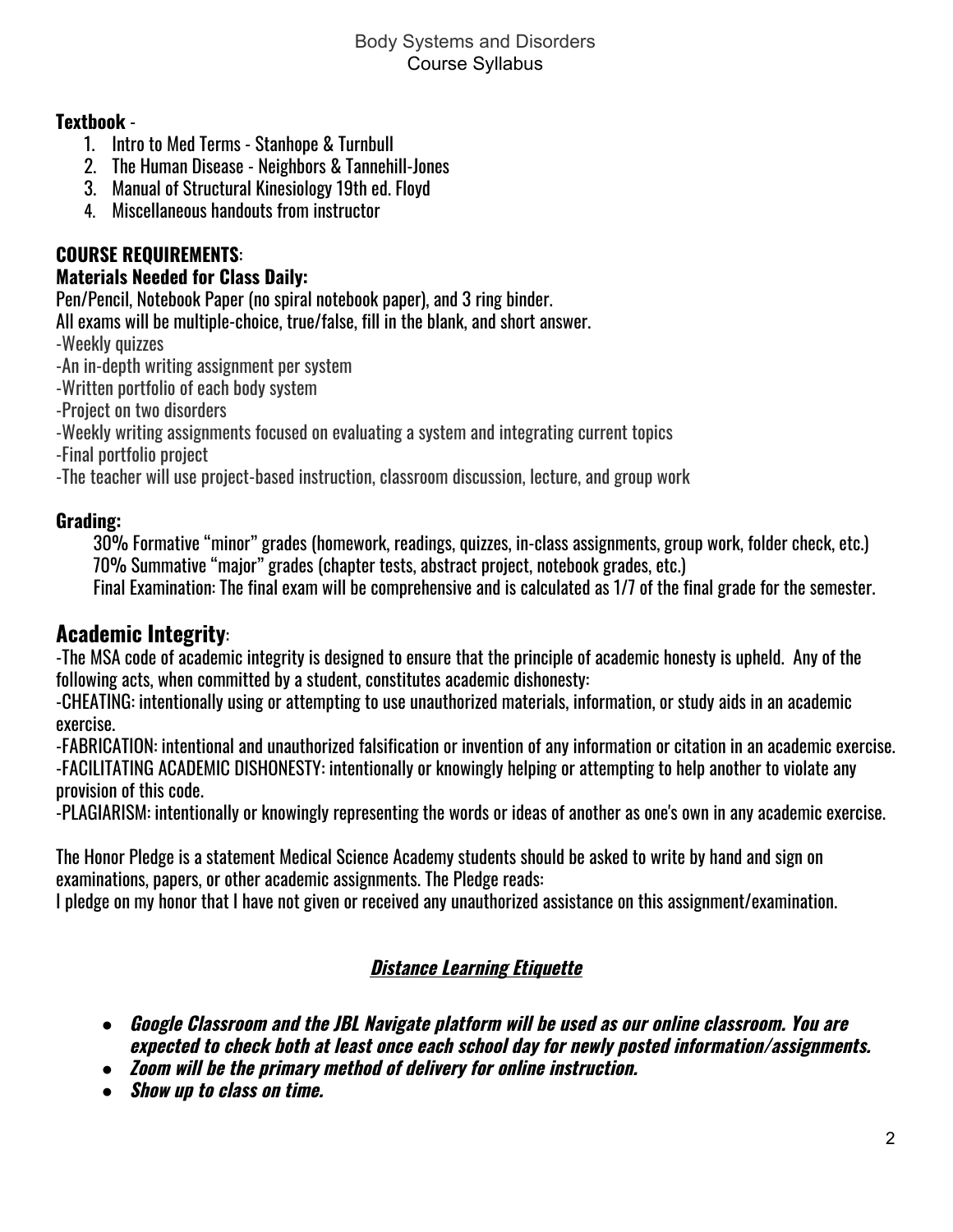- Make sure you sign into Zoom with your VHS school email address, so we can see your first and last **name on your screen.**
- *●* **Be dressed appropriately according to school dress code policy.**
- Your webcam should remain on with your face visible during the entirety of the class period unless **otherwise stated by the instructor.**
- *●* **Remain muted unless called upon to speak.**
- *●* **Please have paper and pen/pencil available during class.**
- *●* **Do not be working on other things while in class.**
- *●* **The use of Reactions and Responses should only be used when requested to do so.**
- *●* **The chat room should only be used for topics related to the class.**
- *●* **Be aware of your surroundings. Remember everyone can see what is behind you.**
- *●* **If you choose to use <sup>a</sup> virtual background, it must be appropriate and not distracting to others.**
- *●* **Please stay in one spot during class, moving around can be distracting to others.**
- *●* **To the best of your ability, please be in an environment that is free from distractions.**
- *●* **Do not be laying down during class.**
- *●* **Do not record any video instruction without teacher permission. (Education Code 51512)**

# Failure to follow the above guidelines can result in disciplinary action. Including the removal from the Zoom **session and being marked absent for class.**

**Description of Assignment, Exams, and Grading Policy:** The final grade will be based upon completion of chapters, chapter tests, and final exam. Letter grades will be assigned on the following scale: A =90-100%, B =80-89%, C =70-79%, D =60-69%, F =59% or lower.

# **Any grade below 60% will receive a failing grade.**

The grade will be based on the total points of all assignments, papers, employability/leadership skills quizzes, and tests.

**Late Work/Make up Work:** students are allowed to turn in late assignments for half credit. It is your responsibility to get your makeup work from the teacher. The teacher should be notified IN ADVANCE of any school activity absence.

Discipline plan and class rules

- ¨ Be in your seat and ready to work when the bell rings.
- Bring needed materials.
- Respect and be polite to all people.
- Respect all property.
- ¨ No eating or drinking in class. **(NO GUM CHEWING)**
- All school rules and policies are enforced.
- No cell phones
- No musical devices

Consequences – If the rules are broken, the following steps will be taken.

1 st offense – verbal warning

2 nd offense – detention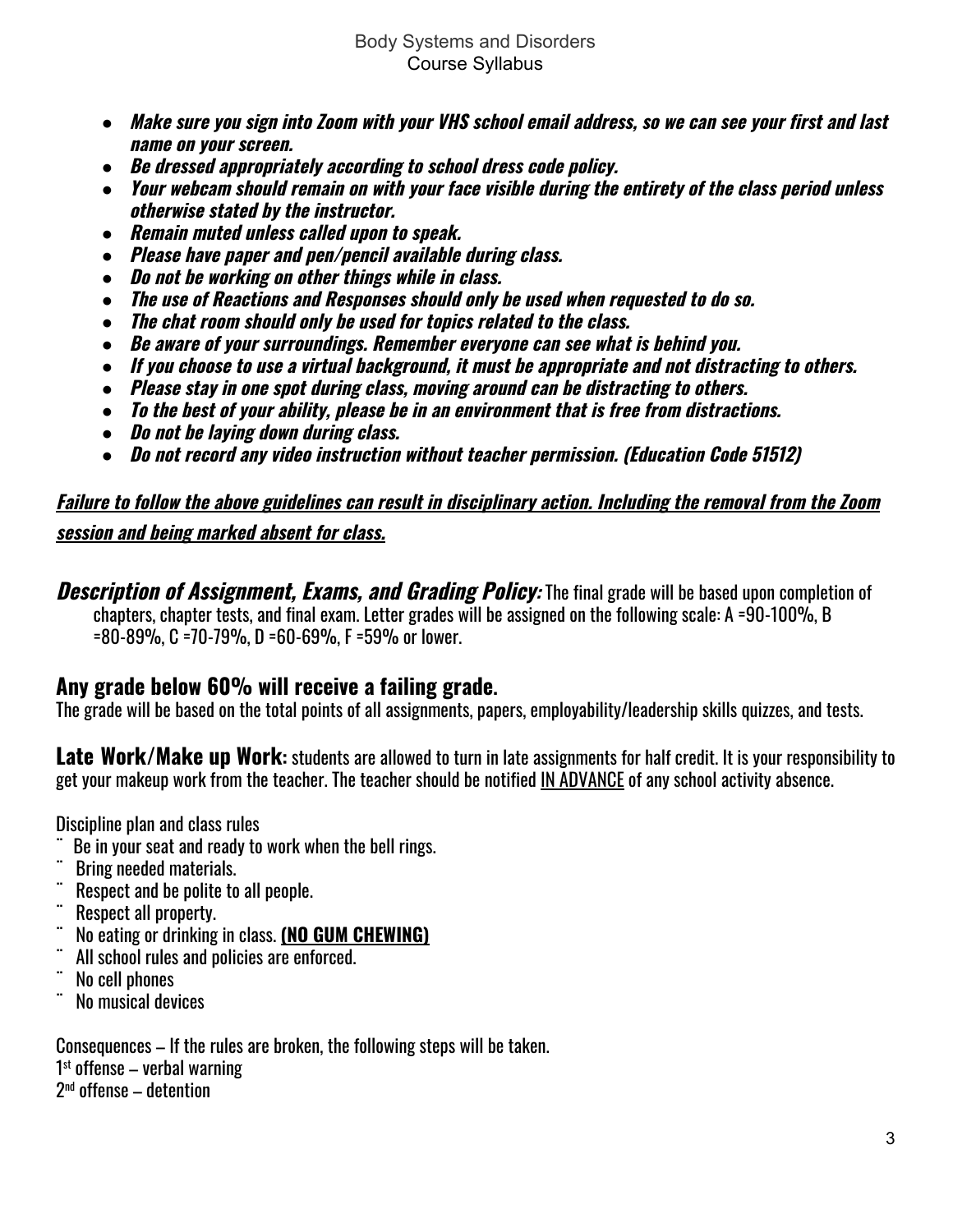3 rd offense – detention and call to parent

4 th offense – parent and assistant principal

 $5^{\rm th}$  offense – referral to the Opportunity Room

## **Attendance**

Your attendance is important and is directly related to your success in this class. You need to be in class every day unless you have an excused absence.

Feel free to call me at any time if you have any questions or concerns. I can be reached at 294-1188 ext. 707 and E-Mail: **Jmonteleone@hartdistrict.org**

I am looking forward to an exciting and successful year!

Monte,

Valencia High School Director of Sports Medicine Valencia High School Room 707